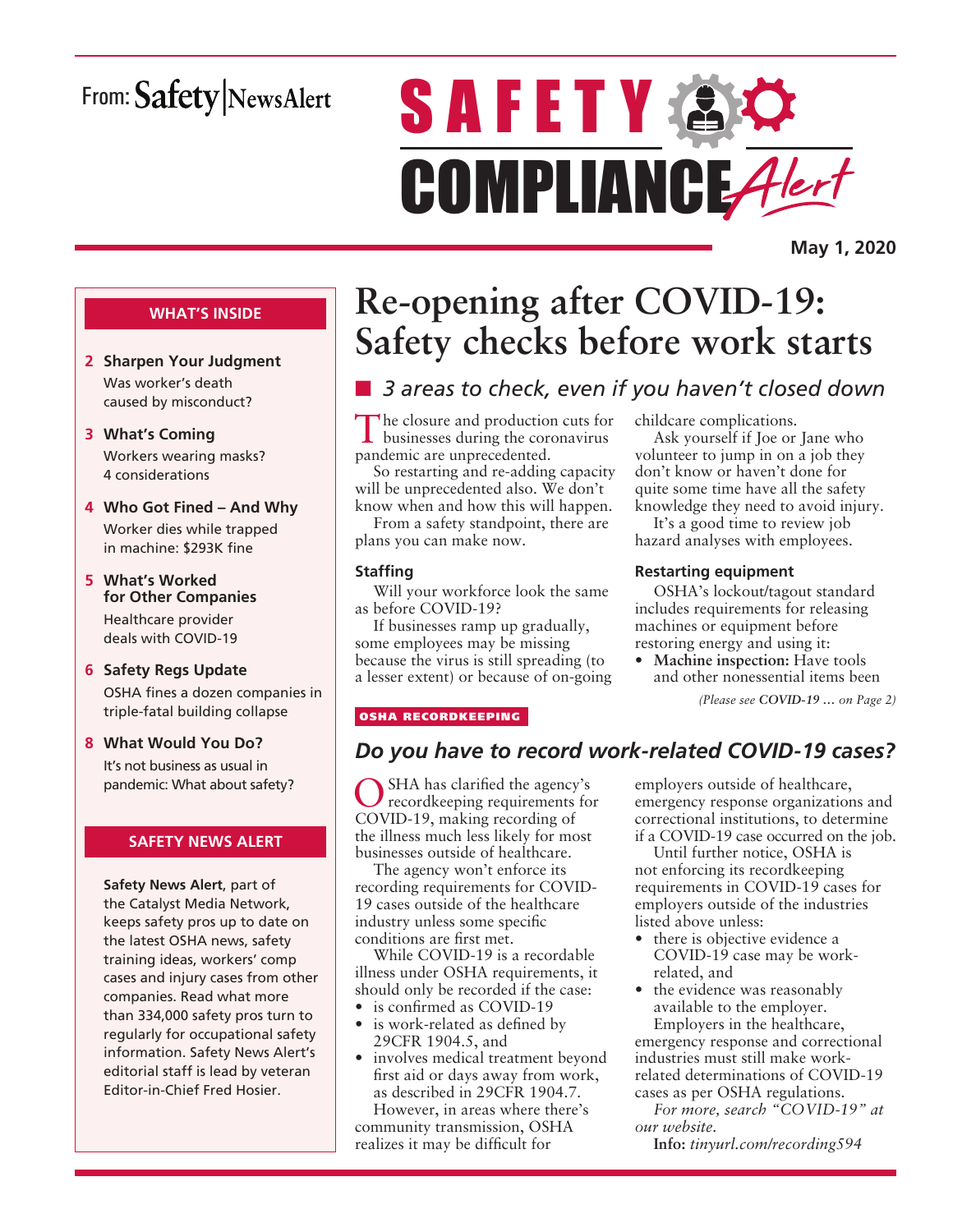#### FIT TESTING

## **Temporary N95 guidance expanded**

SHA has expanded its temporary guidance for respirator fit testing during the COVID-19 pandemic.

Temporary guidance about shortages of N95 and other facepiece respirators in the healthcare industry is now expanded to all workplaces with required respirator use.

OSHA inspectors will use discretion for annual fit-testing requirements if the employer makes good-faith efforts to comply with the Respiratory Protection standard and follows the guidance.

#### **Consider other controls first**

Employers should assess engineering, work practice and administrative controls to identify changes that could reduce the need for N95 and other filtering facepiece respirators.

Example: See if it's possible to increase the use of wet methods or suspend non-essential operations.

Due to shortages of fit-testing kits and test solutions, OSHA recommends prioritizing use of fit-testing equipment



**EDITOR-IN-CHIEF: FRED HOSIER** FHOSIER@PBP.COM

EDITOR: MERRIELL MOYER MANAGING EDITOR: RICH HENSON PRODUCTION EDITOR: PATTI JACOBY EDITORIAL DIRECTOR: CURT BROWN

*Safety Compliance Alert* (ISSN 1077-9787), May 1, 2020, Vol. 26 No. 594, is published semimonthly except once in December (23 times a year)

This publication is designed to provide accurate and authoritative information in regard to the subject matter covered. It is sold with the understanding that the publisher is not engaged in rendering legal, accounting, or other professional services. If legal or other expert assistance is required, the services of a competent professional should be sought. — From a declaration of principles jointly adopted by a committee of the American Bar Association and a committee of publishers.

**Copyright © 2020** Safety | News Alert. Please respect our copyright: Reproduction of this material is prohibited without prior permission. All rights reserved in all countries.

to protect employees who must use respirators for high-hazard procedures.

If fit testing isn't possible and a respirator model is out of stock, employers should ask the manufacturer for recommendations on a different model that fits similarly.

The guidance will remain in effect until further notice.

**Info:** *tinyurl.com/guidance594*

## *COVID-19 …*

*(continued from Page 1)*

removed and are all components operationally intact?

- **Positioning of employees:** Are all employees safely positioned or removed from the area? Have affected employees been notified of the restart?
- **Lockout and tagout device removal:**  Each device must be removed by the employee who applied it.

#### **Air quality and disinfection**

Buildings that weren't closed properly and weren't maintained during closure could pose health hazards to returning employees.

If HVAC hasn't been running as it normally would, relative humidity in the building hasn't been controlled. This creates the conditions for mold and moisture damage.

Best bet: Operate HVAC as close to normal as possible during shutdown, according to the American Industrial Hygiene Association.

The AIHA also warns water that sits stagnant for an extended period in water mains, building plumbing lines and water heaters loses residual chlorine disinfectant which increases the risk for Legionella colonization.

Before re-occupancy, and often afterward, clean and disinfect interior occupied space, furnishings and machinery. Particularly, companies that have open seating (employees don't have permanent work stations) will have to keep on top of this.

**Info:** *tinyurl.com/oshaloto594 and tinyurl.com/aiha594*

### *S h a r p e n y o u r j u d g m e n t*

*This feature provides a framework for decision making that helps keep you and your company out of trouble. It describes a recent legal conflict and lets you judge the outcome.*

#### **NORKER'S DEATH CAUSED BY MISCONDUCT?**

Safety Manager Pete Travers walked quietly out of the meeting room.

He gave a knowing nod at Jake Simmons, stopping to grasp his shoulder when he saw tears in the man's eyes.

"You alright?" Pete asked.

"I'll be okay, but thanks," Jake said.

"My door is always open," Pete said.

"I know. Thanks," Jake said, wiping at his tears.

A short time later, Pete ran into Attorney John Jenkins.

"John, I know we need to talk about Chuck's death, but does it have to be now?" Pete asked.

"Sorry, Pete, but yes, it has to be now," John replied.

#### **Didn't follow the rules**

"Chuck's wife filed for workers' compensation benefits because he died on the job," John said. "But I understand there was a question of willful misconduct on his part."

Pete sat down and rubbed both his hands over his face. He took a deep breath, then exhaled before answering.

"Chuck was working in a trench," Pete said. "We have rules about using trench protection – a trench box or shoring ... something – but he went into the trench without it."

"If he didn't follow the rules, then it was willful misconduct and his wife won't be able to collect, I'm afraid," John said.

Chuck's wife filed for a review of her claim. Did she get benefits?

**n** *Make your decision, then please turn to Page 6 for the ruling.*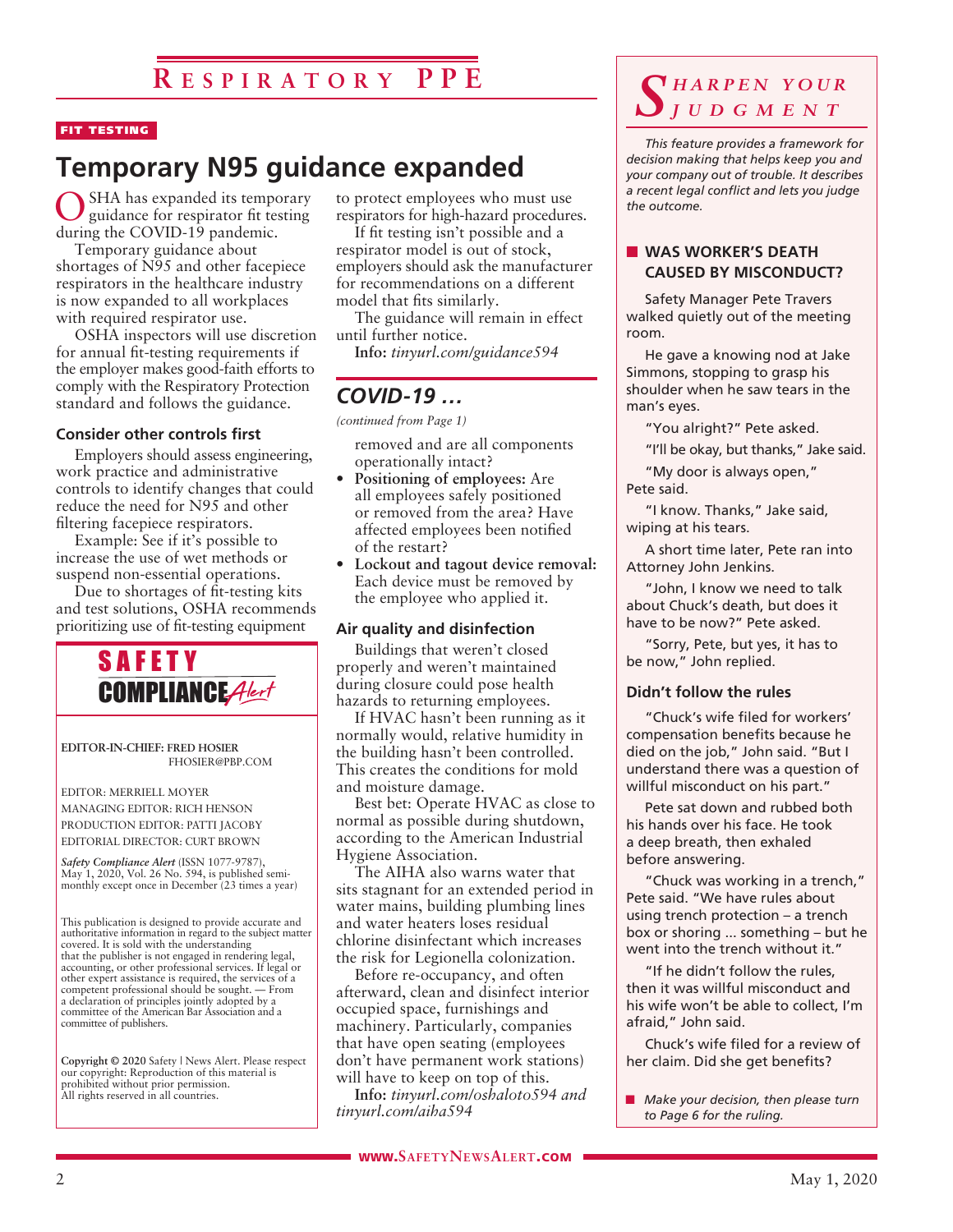## **W h a t ' s C o m i n g**

#### VOLUNTARY MEASURES

## **Workers wearing masks? 4 considerations**

DOES AN EMPLOYER'S MASK PLAN MEAN OSHA REGS KICK IN?

Companies considering face masks for employees during the COVID-19 pandemic should review health and safety obligations to their employees.

The Centers for Disease Control and Prevention recommended cloth face coverings be worn where social distancing is difficult – like in retail – to help slow the spread of COVID-19.

#### **Regulatory ramifications**

Before issuing masks, employers should ask four questions, according to the law firm Haynes and Boon.

- 1. **Is mask use expected or voluntary?** The CDC recommendation is for voluntary use, but an employer may feel compelled to require employees wear them in medium or higher risk situations. Under OSHA guidance, a mask could be considered an administrative control and part of an employer's duty to provide a safe workplace. If masks aren't mandatory, employees should know.
- 2. **What types of masks are employees wearing?** N95 respirators are subject

to OSHA's Respiratory Protection standard. The CDC recommends conserving N95 respirators which are needed in healthcare.

- 3. **Has the employer used the hierarchy of safety controls?** Cloth material not designated as face protection under OSHA's PPE standard could still be considered an administrative control when used with other controls like social distancing. An employer would have obligations to make sure masks are used safely as an administrative control. If an employer treats the masks as PPE under OSHA, there would be requirements on maintaining, inspecting and using them as well as training workers.
- 4. **If employees are required to wear face masks, what other obligations exist?** Because cloth masks can be considered an administrative control, employers will likely have to provide general information on safe use of any required mask. Employers should make it clear cloth face coverings and surgical masks don't provide a filtration system preventing particles from entering the lungs. **Info:** *tinyurl.com/masks594*

#### N95 SHORTAGE

### *Other respirator standards can be used in COVID-19*

As further guidance during the N95 respirator shortage, OSHA released a list of standards from other countries for alternative respirators and filters certified outside the U.S.

This guidance is for N95 filtering face piece respirators either certified under standards of other countries or certified under other countries' standards but are expired.

The Department of Labor says employers can consider using respirators and filters certified under:

- Australia's AS/NZS 1716:2012
- Brazil's ABNT/NBR 13694:1996, ABNT/NBR 13697:1996 and ABNT/NBR 13698:2011
- China's GB 2626-2006 and GB 2626-2019
- European Union's EN 140-1999, EN 143-2000 and EN 149-2001
- Japan's JMHLW-2000
- South Korea's KMOEL-2014-46 and KMOEL-2017-64, and
- Mexico's NOM-116-2009.

This guidance is effective immediately and will remain in effect until further notice. It is additional to OSHA's other guidance on the N95 respirator shortage.

OSHA reminds employers to also reassess engineering, work practice and administrative controls to identify changes that can be made to decrease the need for N95 respirators during the shortage and COVID-19 outbreak.

*For more information, search "COVID-19" at our website.* **Info:** *tinyurl.com/certs594*

**Trends To Watch**

*Watch what's happening in various states. Some actions indicate trends.*

#### **N** STATE OSHAS KEPT BUSY **DURING COVID-19 PANDEMIC**

It's not just federal OSHA dealing with the spread of the coronavirus.

**Nevada** OSHA has been issuing warnings to construction crews ignoring social distance guidelines while Oregon has seen a significant increase in complaints from workers concerned about COVID-19 exposure.

Construction workers at jobsites in the Las Vegas area have received reminders to follow safety guidelines if they want work to continue during the COVID-19 pandemic.

Nevada OSHA sent a letter March 27 noting workers at construction sites all across the state weren't practicing social distancing, according to the *Las Vegas Review-Journal.*

The letter – sent to essential businesses in construction, mining and manufacturing – said inspectors observed employees being allowed to work with less than 6 feet of separation between individuals.

No specifics were released on which companies were violating social distancing guidelines.

This comes after a worker at the \$2 billion Allegiant Stadium project tested positive for COVID-19, causing contractor Mortenson-McCarthy to post signs with COVID-19 health and safety reminders at the worksite.

#### **Increase in complaints**

Meanwhile, **Oregon** OSHA has been inundated with COVID-19 related workplace safety complaints.

Workers at essential businesses are significantly driving up complaints, with the agency receiving about 400 in the Portland area alone in 24 hours.

Complaints include PPE shortages and not enforcing social distancing.

Oregon OSHA says anyone who feels unsafe should raise the issue with their employer first, and, if there's a need to, escalate it to the state level.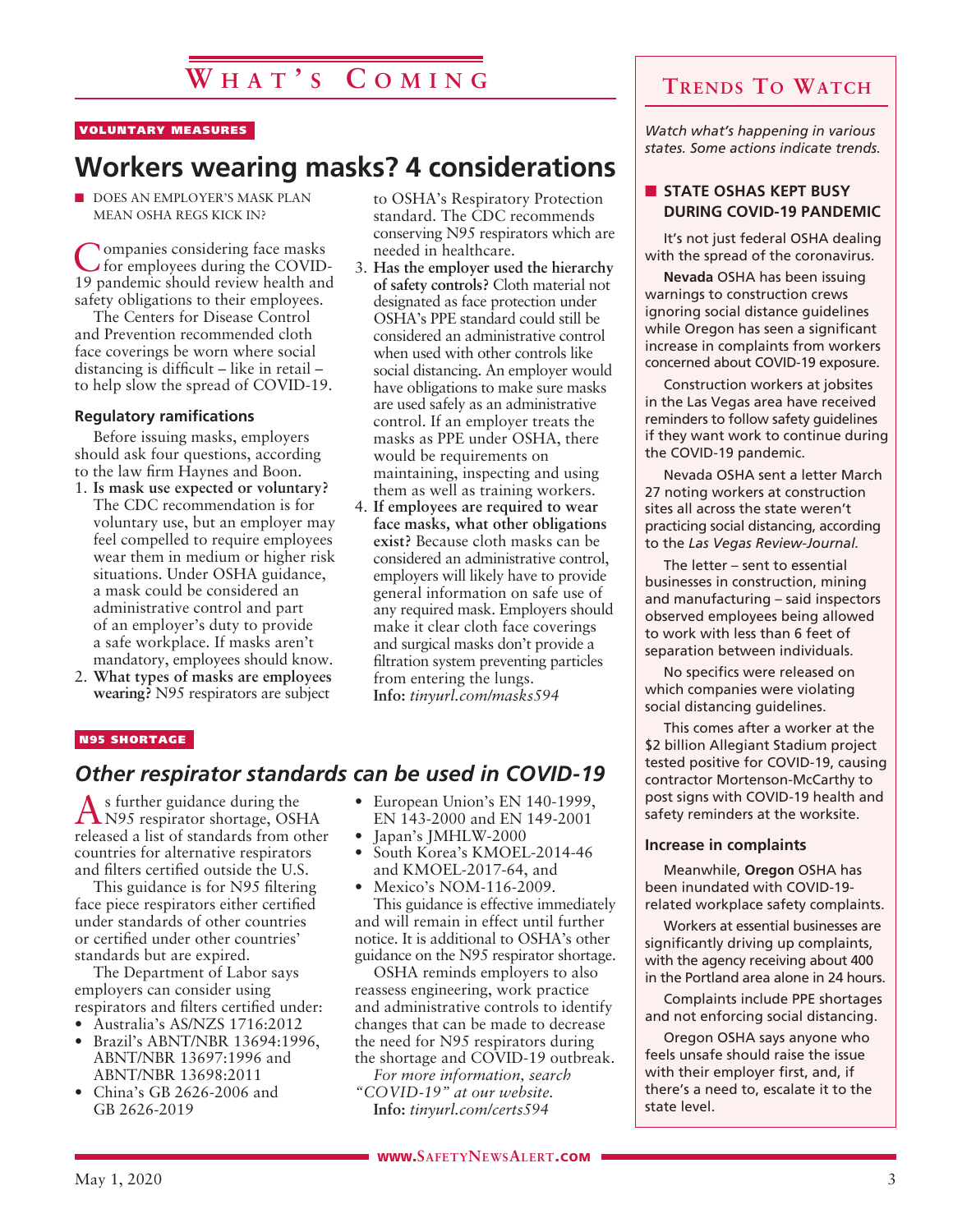## **Roundup of most recent OSHA citations**

#### Worker dies while trapped in machine: \$293K fine

Indiana OSHA cited a food processing plant after a worker was killed while cleaning inside a machine.

Sean Merrell, 22, died from blunt force trauma to his head, chest and abdomen after getting trapped inside the machine, which began to reenergize before he could escape. **Fine:** \$293,196

**Company:** Pacmoore Process Technologies, Mooresville, IN **Business:** Food manufacturing **Reasons for fine:**

- *11 knowing violations, including failure to:*
- inform exposed employees of existence and location of permit required confined spaces
- develop and implement written permit space entry program

*Four serious violations for failure to:* • protect employees on working

- surfaces with unprotected edge 4 feet or more above lower levels by using guardrail, safety net or personal fall protection systems
- include step to verify equipment was completely de-energized in lockout/ tagout procedures
- adequately train employees in lockout/tagout procedures
- ensure lockout/tagout procedures were done in proper sequence

#### Roofers fail to wear fall protection: \$114K fine

A Florida roofing contractor was cited by OSHA after inspectors saw employees working on roofs at two worksites without fall protection.

Inspections were initiated as part of OSHA's Regional Emphasis Program for Falls in Construction.

**Fine:** \$114,294

**Company:** Turnkey Construction Planners, Melbourne, FL

**Business:** Roofing contractor **Reasons for fine:**

*Two repeat violations for failure to:* • protect employees engaged in

residential construction activities 6

feet or more above lower levels by using guardrail, safety net or personal fall arrest systems (at both worksites)

- *One serious violation for failure to:*
- ensure ladder side rails extended at least 3 feet above upper landing surface
- **Note:** OSHA has cited this company six times in the past five years for similar hazards.

#### Company exposes workers to amputation hazards

OSHA cited a window and door manufacturer for exposing employees to amputation and noise hazards.

- The inspection was conducted as part of the National Emphasis Program on Amputations. **Fine:** \$162,688
- **Company:** Assura Windows and Doors, Pompano Beach, FL
- **Business:** Metal window and door manufacturing

#### **Reasons for fine:**

*30 serious violations, including failure to:*

- create hearing conservation program
- establish and maintain audiometric testing program
- train employees exposed to noise
- store flammable liquids away from open flames or other ignition sources
- provide PPE to employees
- provide adequate eye protection for employees with prescription glasses
- provide sufficient amount of welding screens around welding area
- ensure each container of hazardous chemicals was properly labeled
- provide place of employment free from caught-by hazards likely to cause death or serious physical harm
- protect pedal mechanisms to prevent unintended operation
- establish energy control procedures
- guard machinery points of operation
- securely anchor machines designed for fixed locations
- regularly inspect power presses
- guard flywheels 7 feet or less above floor level

#### **WORKERS' COMP DECISIONS**

#### Worker failed to return after injury: Can he collect?

A worker was injured in a fall, but failed to return to work because of ongoing pain. Could he collect?

- **What happened:** The worker slipped and fell at work, injuring his back and ankle. His doctors released him to go back to work, but only if he used crutches and an air brace, which were forbidden at the worksite.
- **Company's reaction:** You're fired because you didn't show up for work for three days and didn't call in.
- **Decision:** Yes, he could collect. There was sufficient evidence proving his physical limitations prevented him from working, according to the court.
- **Cite:** *State of N. Dakota through Workforce Safety & Insurance v. Salat*, Supreme Court of ND, No. 20190056, 12/12/19.

#### Driver injures his back for the 3rd time: Benefits?

A truck driver injured his back at work, his third back injury in two decades. Can he collect benefits?

- **What happened:** The driver fell while looking into the back of his dump truck, injuring his lower back. He had two previous back injuries, the last only five years earlier.
- **Company's reaction:** Your recent injury hasn't put you in any worse shape than you were in after the last injury.
- **Decision:** No, he couldn't collect benefits. There was "an abundance of evidence" proving the recent injury left him no worse off than the last injury, according to the court.
- **Cite:** *Sheffield v. S.J. Louis Construction Inc.*, Supreme Court of MS, No. 2018-CT-00385-SCT, 12/12/2019.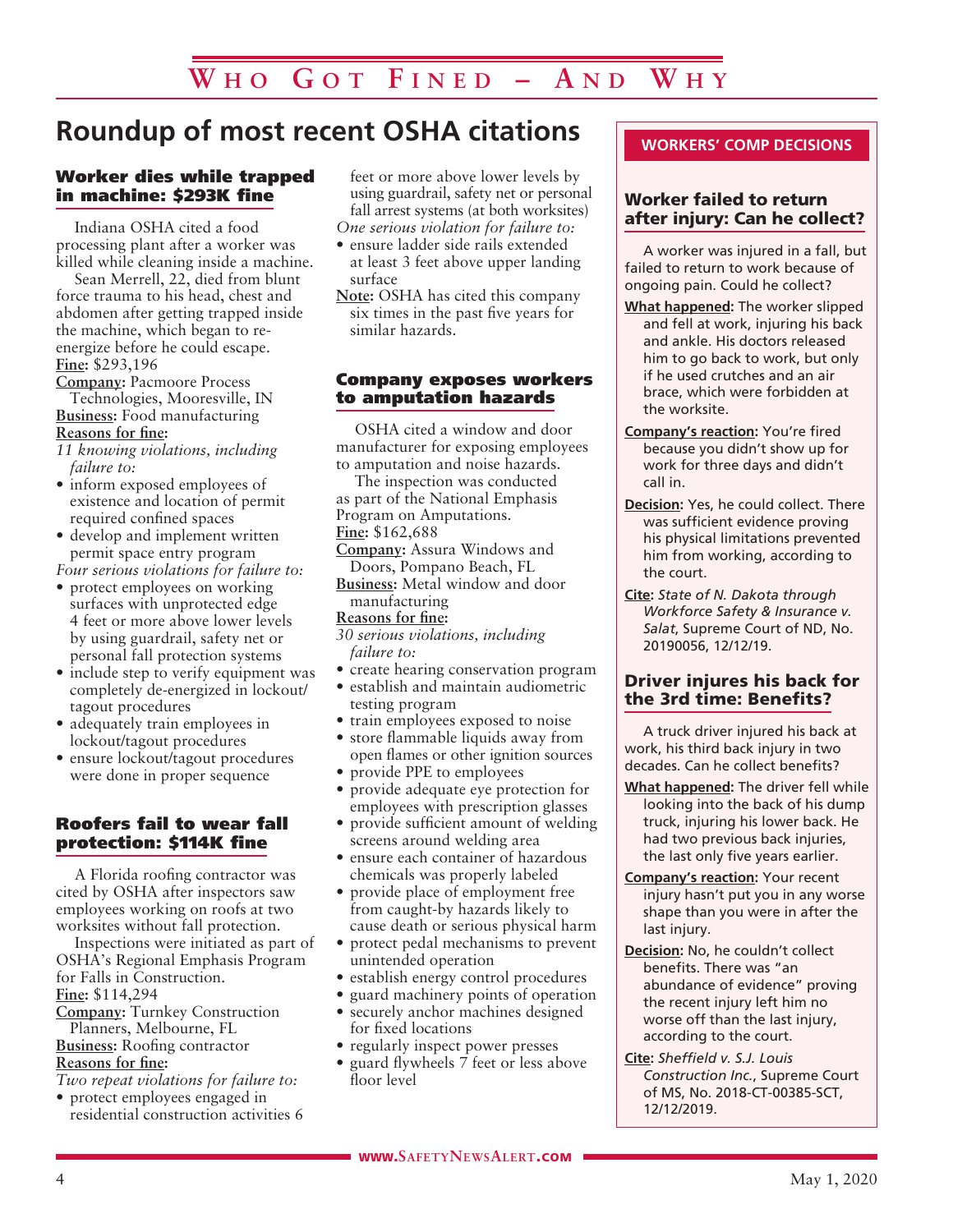## **W h a t ' s W o r k e d f o r O t h e r C o m p a n i e s**

CA subscribers include a broad range of small, medium and large firms involved in all types of economic activity. *In this regular section, three of them share a safety success story.*

## 1 Healthcare provider deals with COVID-19

I work for a healthcare management company, so we are extremely aware of what is happening with this virus (coronavirus/COVID-19).

We have moved over 99% of our administrative employees to "work at home" status to help stop the spread in the office.

#### **Handling the transition**

I am the Safety Officer for the company and, during the process of setting workers up to work at home, I

## 2 Remove disconnect of behavior-based training

Behavioral-based safety training asks, "What do we need to do differently to create new results in our lives?"

However, there is a clear disconnect that exists within this model. For example, I may know I need to eat healthy and exercise more, but I won't necessarily act on that knowledge.

If we live in a truth that "it" is happening to us, there's nothing you can do anyway, so you just get to keep existing in the same pattern instead of

set up disinfection stations throughout the office including hand sanitizer and disinfecting wipes.

We stopped everyone from using the lunchrooms and asked that everyone wipe down their desks and workstations at least twice daily. This was very well received by everyone.

#### **Using hierarchy of controls**

Our physician practice sites are using engineering controls first and relying on PPE as the final piece of protection, especially since

it is in such high demand. We are monitoring our

taking responsibility. It's more powerful to identify how our actions are creating a specific result.

#### **Leave story out of it**

One thing to do to accept responsibility for our actions is to acknowledge the facts of a situation. When I'm using words like "nobody" or "everybody" or "always" or "never," I'm telling a story, not giving factual information that will get results.

"Nobody will listen to me." "Everybody is just focused on

employees for symptoms and quarantining according to CDC guidelines.

Thankfully, our employees have not panicked. They have banded together with an "us and our patients against the virus" attitude.

Hopefully this will be over soon.

*(Denise Bohonek, Safety Officer, Physicians Management Group, Hanover, MD, via comment on www.safetycompliancealert.com/ pandemic-expert-shares-insight-on-*

*covid-19-assp-webinar/)*

## *REAL PROBLEMS, REAL SOLUTIONS*

themselves." Those are story triggers.

Instead of saying, "I'm broke," say, "I've got \$14

left in my bank account." That is a fact. "I made a recommendation, but

it has been two weeks and I haven't heard back on anything yet." Fact.

When you take the story out of the situation, you can handle anything. It's the story that overwhelms us.

*(Keith Mercurio, Director of Training Strategy, Nexstar Network, St. Paul, MN, at the 2019 AIHCE conference in Minneapolis)*

## 3 Slashed our hazwaste storage issue overnight

Dealing with hazardous waste was a constant drain on my time and attention.

We needed to use solvents, paints and coatings on our products to keep them from rusting.

So changing to safer chemicals wasn't an option.

#### **Became large quantity generator**

But this created hazardous waste storage issues for us.

All the used solvents and coatings

turned us into a large quantity waste generator.

I had to make sure none of the waste was stored for more than 90 days. And I was constantly worried that somebody would leave a cover off a waste container.

#### **Shrunk our permit duties**

We couldn't eliminate use of the solvents, paints and coatings. But we could eliminate the storage issue.

We opted to rely on service companies to handle solvent wastes.

It's a simple process.

We put a sink over a container and wash or treat parts in the sink.

The solvent collects in a container, and the service company rotates the container out and treats all of the hazardous waste off site.

We've lowered our permit status and can focus on other areas.

This has also helped us keep employee exposures to harmful substances in check.

*(From a metal fabricating facility in the Pacific Northwest)*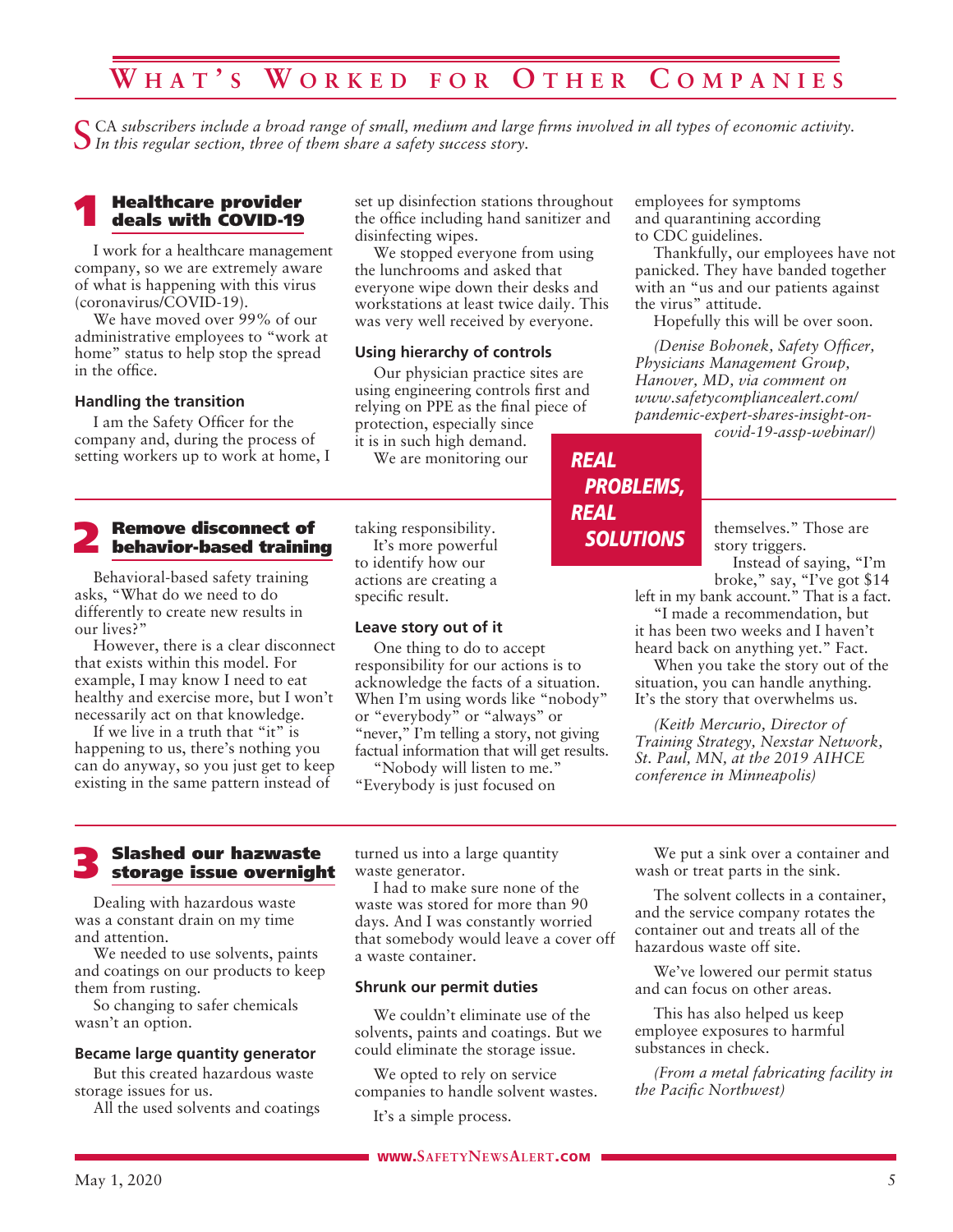#### ENFORCEMENT

## **OSHA fines a dozen companies in triple-fatal building collapse**

SHA has issued \$306,000 in fines to a dozen companies involved in building the Hard Rock Hotel in New Orleans, which collapsed Oct. 12, 2019, killing three workers.

The engineering firm which designed the building was fined \$154,200.

#### **Engineering firm denies violations**

Beams and other load-bearing structures on the upper floors of the hotel weren't designed properly by Heaslip Engineering LLC, causing "structural problems ahead of the building's collapse," according to a *Times-Picayune/New Orleans Advocate* story.

OSHA citations accuse Heaslip of multiple, significant design problems with the project, but the company's attorney calls the agency's conclusions "unwarranted, not supported by the facts and beyond the jurisdiction of OSHA's statutory authority."

Citation documents point to the hotel's 16th level floor beams not being strong enough for the weight they were supporting and vertical beams on the 17th and 18th floors being spaced too far apart and bearing too much weight.

Heaslip was cited for one willful

and two serious violations for:

- steel connections inadequately designed, reviewed or approved, affecting the structural integrity of the building, and
- the under-designed beams on the 16th, 17th and 18th floors.

#### **Steel contractor cited**

Suncoast Projects, the steel contractor on the project, was cited for five serious violations relating to the building's structural integrity, including steel beams on the 16th floor not being connected to columns on the 15th floor which didn't meet specific load requirements.

Other companies involved with the project were cited for problems with training and documentation of hazardous materials, lack of PPE provided to workers, and failing to have exits or staircases workers could use in an emergency.

**Info:** *tinyurl.com/NOLA594*

## *DOT guidance on drug testing during COVID-19*

The U.S. Department of Transportation has issued guidance providing clarification on existing DOT-required drug and alcohol testing during the COVID-19 outbreak.

While DOT drug and alcohol testing requirements still remain in effect, the agency issued some guidance with regard to problems caused by the pandemic.

DOT-regulated employers must comply with training and testing requirements, but the agency realizes compliance may not be possible in certain areas because program resources may be unavailable due to the outbreak.

#### **Make a reasonable effort**

Employers should still make a reasonable effort to locate the resources and should consider mobile collection services if fixed-site facilities aren't available, according to a blog post by law firm Jackson Lewis.

Point-of-collection testing and instant tests still aren't authorized.

If DOT drug and alcohol training or testing can't be accomplished due to COVID-19-related reasons, employers must document why it wasn't completed.

Employers may not permit workers to perform any DOT safety-sensitive functions if drug and alcohol training and testing can't be completed.

**Info:** *tinyurl.com/drugtest594*

#### *Sharpen your judgment – THE DECISION*

#### *(see case on Page 2)*

Yes, she was able to collect workers' compensation benefits. The court found Pete's company didn't enforce the safety rules, so Chuck's actions couldn't be construed as willful misconduct.

Pete's company claimed it had rules governing safe methods for working in trenches and Chuck's death was a result of his failure to follow the rules.

Chuck's wife argued that her husband's actions were not willful misconduct since that safety rule was not enforced.

The court found Chuck didn't engage in willful misconduct because there was evidence the company didn't enforce its trench safety rules.

Further, several executives saw Chuck in the unsafe

trench on the day he died, and all of them failed to reprimand him for working unsafely.

#### **N** ANALYSIS: ENFORCING SAFETY RULES

This case clearly illustrates the need to consistently enforce safety rules.

The company in this case had a solid safety rule on using trench protection, but it never bothered to enforce it.

This ultimately led Chuck, a long-time employee, to ignore the rule and climb down into the unprotected trench, which collapsed and killed him.

While this may seem perfectly obvious, enforcing safety rules in a consistent manner is of the utmost importance.

**Cite:** *Bonebright v. City of Miller and SDML Workers' Compensation Fund,* SD Supreme Court, No. 2020 S.D. 16, 3/18/20. Dramatized for effect.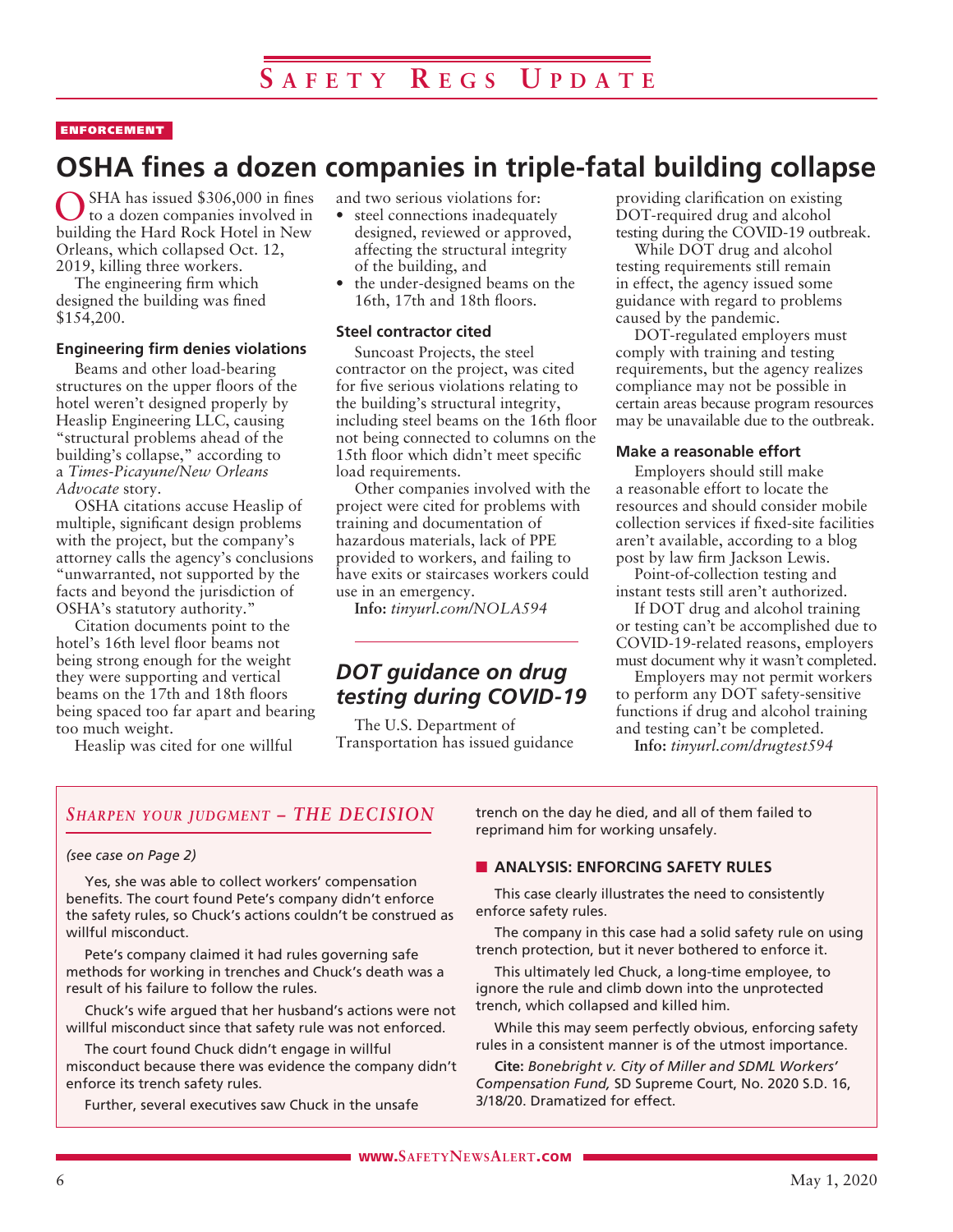## **F e d e r a l A c t i v i t i e s**

## **Government notices on workplace safety**

*Here's* SCA*'s digest of key notices that appeared recently in the* Federal Register (FR) *or on OSHA's website concerning workplace safety issues.* 

#### HAZMAT

Enforcement against shippers and carriers unable to comply with training requirements in federal Hazardous Materials Regulations has been temporarily halted due to the COVID-19 outbreak.

As of March 23, the U.S. Pipeline and Hazardous Materials Safety Administration halted enforcement of recurrent training requirements.

This doesn't apply to all other HMR obligations or related laws.

This enforcement discretion is limited to recurrent training requirements found in 49 CFR 172.704(c)(2) and will remain in place for 90 days.

Because many hazardous materials shippers and carriers are experiencing problems providing required training, the PHMSA and other transportation agencies won't take enforcement action against those unable to.

This is in response to changes in business practices related to the COVID-19 outbreak and is meant to minimize disruptions in the supply chain.

The Federal Aviation Administration, Federal Motor Carrier Safety Administration, Federal Railroad Administration, PHMSA and U.S. Coast Guard will all be operating under the enforcement discretion.

While these agencies are under the enforcement discretion, the PHMSA reminds employers the HMR doesn't require traditional classroom or onthe-job training, as any methods of training delivery – including webbased, self-paced computer instruction – are acceptable.

**Info:** *tinyurl.com/phmsa594*

#### OSHRC

The Occupational Safety and Health Review Commission's Office of Administrative Law Judges is open and conducting business – thanks to telework technology and e-filing –

despite the COVID-19 outbreak.

Onsite office personnel are being kept to a bare minimum with only essential staff being physically in the office during business hours as the majority of staff is teleworking.

All hearing-specific deadlines or scheduling orders in pending cases remain in effect unless modified by the assigned judge or the Chief Administrative Law Judge.

The office is confident all assigned judges will apply the principles of flexibility and accommodation to reasonable requests for filing and scheduling adjustments needed by "reasonable and fact-based travel, health or safety concerns, or advice or directives of public health officials," according to the OSHRC.

**Info:** *oshrc.gov/coronavirus/*

#### OSHA FINES

OSHA failed to collect \$19.1 million in fines during Fiscal Years 2018 and 2019, according to a Department of Labor Office of Inspector General audit.

The agency's Debt Collection Accountability Team failed to refer delinquent debt to the Treasury's Fiscal Service for timely collection and didn't notify area offices on the final status of the uncollected fines.

On Oct. 1, 2019, anonymous allegations were made against OSHA and the Treasury's Fiscal Service Debt Management Service.

The OIG audit found OSHA wasn't manipulating data but that its Debt Collection Accountability Team did mishandle collections resulting in the uncollected fines for FY 2018 and 2019.

OSHA's team didn't refer delinquent debt to Fiscal Service for collection in a timely manner, often failing to transfer the debt until more than 30 days after the debt became 180 days delinquent.

This left Fiscal Service a limited time to attempt collection before the debt was recalled.

**Info:** *tinyurl.com/oigreport594*

#### **WHERE TO GET HELP**

#### **NEW CDC COVID-19 GUIDANCE ON DISINFECTING**

The Centers for Disease Control and Prevention have issued new guidance on how to clean and disinfect your facility to help prevent the spread of COVID-19.

This new guidance offers stepby-step methods for cleaning a variety of hard surfaces, including electronics, and soft surfaces, such as clothing, carpets and rugs.

A link is included to EPA's list of approved disinfectants.

Information on when and how to clean a building or facility after someone is found to be sick is also included.

**Info:** The new guidance can be found at *tinyurl.com/help594* and a printable pdf with the same information can be found at *tinyurl.com/cdchandout594*



Management survey of U.S. small business

About 2/3 of small businesses have employees reporting to work during the pandemic. Follow the CDC's guide for cleaning workplaces.

**Info:** *tinyurl.com/stillopen594*

*Each issue of* SCA *contains an exclusive survey to give safety professionals insight into what their peers nationwide are thinking and doing.*

#### **What safety pros say**